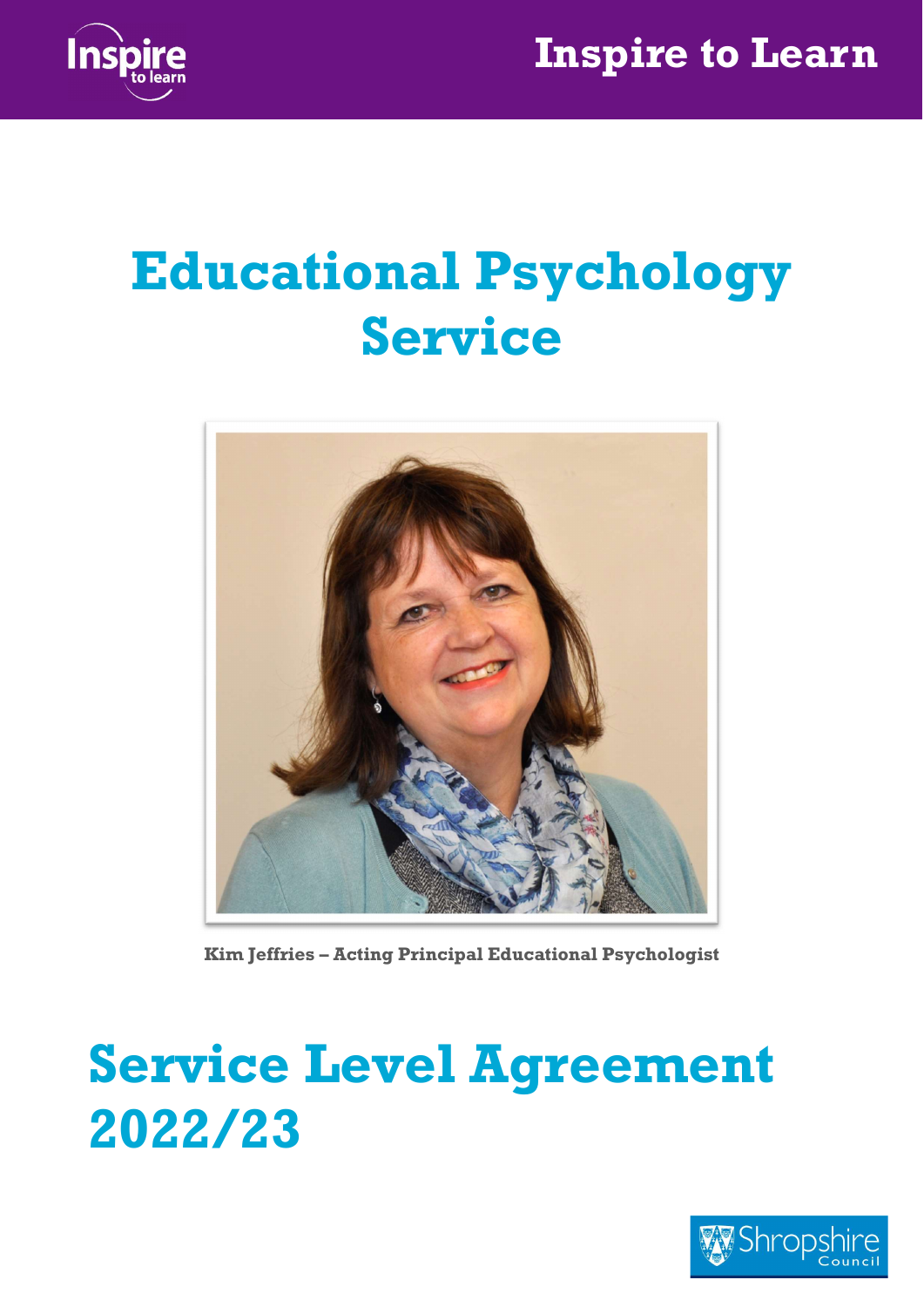

#### Introduction from Service Lead

Dear Headteacher, SENDCo, Chair of Governors and School Business Manager,

Welcome to the Service Schedule for the Educational Psychology Service (EPS), which contains all of the information you will need about our service.

We are delighted to have Trainee Educational Psychologist Ella Cowperthwaite from Cardiff University continuing her training with us and we welcome Adele Wright, Educational Psychologist, to the team. We hope to appoint a new Principal Educational Psychologist and Specialist Senior Educational Psychologist for Autism. We continue to support the training of educational psychologists from the Doctoral training programmes and thank you for your support with this.





Ella Adele

We are also supported by our team of Associate Educational Psychologists who have increased our capacity. Thank you for your patience and flexibility with the changes of personnel.

We have had an unprecedented demand for the Service again this year and have worked tirelessly to respond to the increasing mental health needs of our C&YP. We always aim to meet any additional requests for support, but it is difficult to recruit part way through the year. I would urge you all please to buy a realistic package of support for September 2022 before the summer. This is the only way we can guarantee that you will have a link Educational Psychologist.

Critical Incident Bereavement support continues to be free to maintained schools following a traumatic incident. Academies can access this service through an insurance policy and details are outlined on the final page of this document.

We look forward to working with you.

Kim Jeffres

Kim Jeffries Acting Principal Educational Psychologist

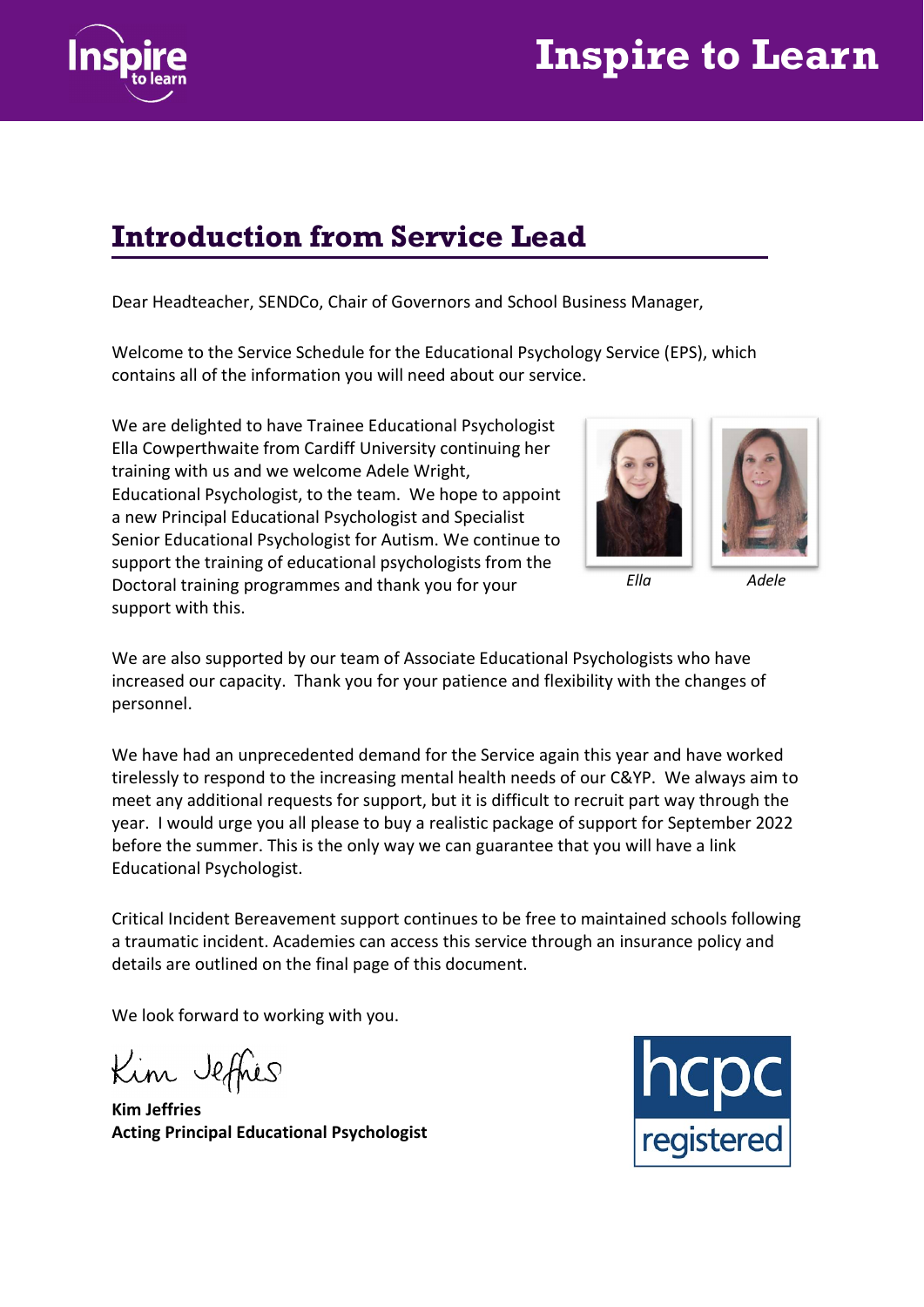

#### Description of our service

#### 1. Who we are

A team of Educational Psychologists who are registered with the Health and Care Professionals' Council https://www.shropshirelg.net/services/educational-psychology-service/meet-the-team/

#### 2. How we can support you

We work with children and young people aged 0-25 years. We provide:

- Assessments e.g. cognitive, mental health and well-being, early years and behaviour
- Statutory advice to the Local Authority to support Education Health and Care Plans
- Interventions
- Therapeutic support
- Training
- Development of mental health support in schools
- Counselling
- Critical Incident advice and support
- Support to the Virtual Team for Looked After Children
- Contributions to the Early Years Multi-Disciplinary Assessments for children pre-school
- Supervision support for Headteachers

#### 3. Our offer

Website: https://www.shropshirelg.net/services/educational-psychology-service/ Form 1: https://www.shropshirelg.net/services/educational-psychology-service/how-to-access-the-service/

#### 4. Testimonial

"We are always listened to and the advice is clear and practical"

"I found the EP service very efficient and helpful: from the referral and booking; through to the assessment and the report. Thank you"

"Very pleased to have the EP to assess our complex children as she has huge experience, listens carefully and acts on the brief we give her"

"Had a good reflective structure to the meeting, which everyone was able to contribute to in an open, positive and constructive manner. This produced clear ways of supporting and developing the child's needs and outcomes" "Clear and concise process from the start to the end. The referral process was easy, and contact was made by the EP in a timely manner. The assessment process itself was excellent"

"Accommodating and supported using Teams and sharing resources. Very clear instructions and discussions throughout"

"Despite the meeting being held on Teams, the EP did her utmost to ensure that the pupil was the focus of the meeting and they felt confident and secure"

"We are always pleased with the EP's assessments of children. She listens to our concerns and gives lots of practical strategies and advice"

#### 5. Contact us

Donna Price – Business Support Manager

Tel: 01743 258414

Email: eps@shropshire.gov.uk

Website: https://www.shropshirelg.net/services/educational-psychology-service/contact-us/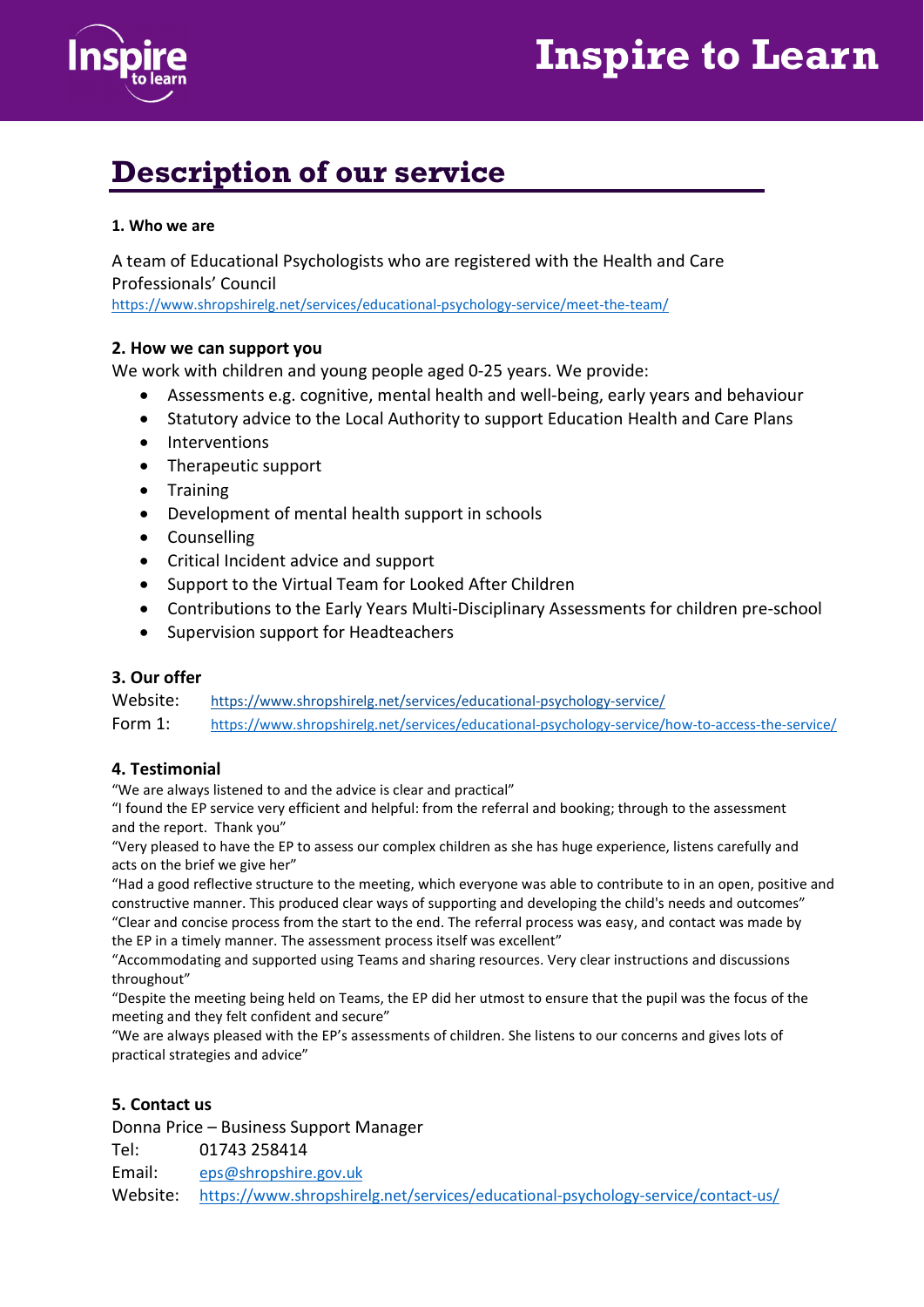

### Individual responsibilities of our staff

| <b>Roles</b>                                                  | <b>Responsibilities</b>                                                                                                                                                                                                                                                                                                                |  |
|---------------------------------------------------------------|----------------------------------------------------------------------------------------------------------------------------------------------------------------------------------------------------------------------------------------------------------------------------------------------------------------------------------------|--|
| <b>Principal Educational</b><br>Psychologist                  | Overall management and development of<br>the Educational Psychology Service, with<br>adherence to Health and Care<br>Professionals Council (HCPC) and British<br>Psychological Society (BPS) ethics and<br>code of conduct.<br>Clinical supervision of team.<br>$\bullet$<br>Operation and development of core and<br>traded services. |  |
| <b>Assistant Principal</b><br><b>Educational Psychologist</b> | Supervision of newly qualified EPs and<br>$\bullet$<br>newcomers to the service.<br>Responsible for EPS response to children<br>in care.<br>Development of core and traded services.                                                                                                                                                   |  |

### Our obligations and requirements

#### What we will do for you:

| Ref.           |                                                                                                                                                                                                                |
|----------------|----------------------------------------------------------------------------------------------------------------------------------------------------------------------------------------------------------------|
| <b>P1</b>      | Provide a named link educational psychologist (EP) who is a Health and Care<br>Professionals Council (HCPC) registered practitioner psychologist.                                                              |
| P <sub>2</sub> | The EP will act within the standards of practice, conduct, performance and<br>ethics as set out in the HCPC Standards of Proficiency.                                                                          |
| P <sub>3</sub> | The EP will apply their psychological skills and knowledge to negotiate<br>appropriate involvement which will best meet the needs of the child or<br>young person at the centre of the request.                |
| P4             | The EP will negotiate mutually agreed activities commensurate with the EPS<br>role, training and competency. For specialist work, the EP may draw on the<br>skills and expertise of the broader team.          |
| <b>P5</b>      | In the rare event that the request is not seen to be appropriate, the EP will<br>explain the reasons for this in clear language and endeavour to explore<br>alternative ways of achieving the desired outcome. |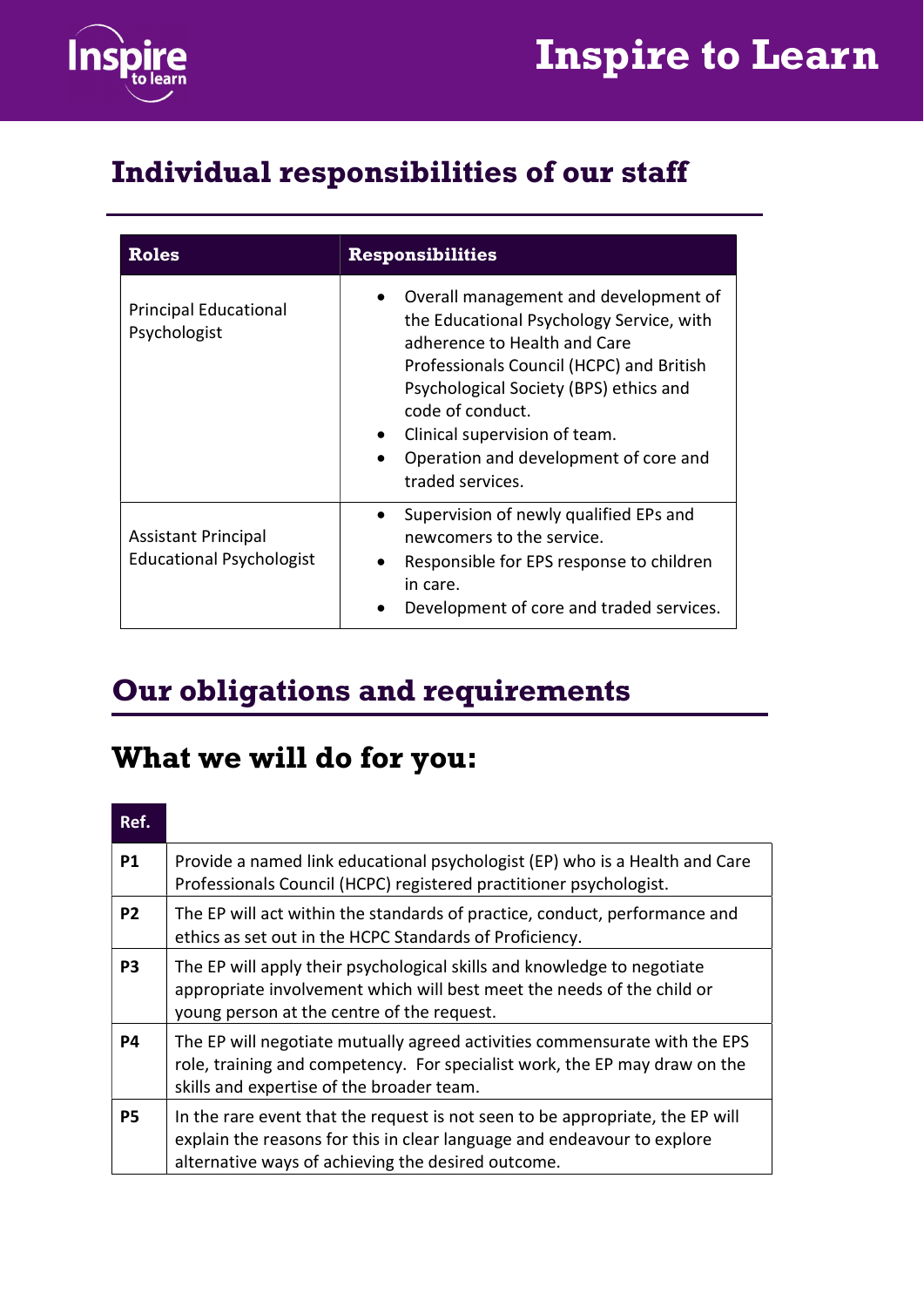

| <b>P6</b>       | The EP will make direct contact with schools and may use a combination of                                                                                                                                                                                                                                                                                                                                                                                                                                        |  |  |
|-----------------|------------------------------------------------------------------------------------------------------------------------------------------------------------------------------------------------------------------------------------------------------------------------------------------------------------------------------------------------------------------------------------------------------------------------------------------------------------------------------------------------------------------|--|--|
|                 | the following assessments,                                                                                                                                                                                                                                                                                                                                                                                                                                                                                       |  |  |
|                 | a) Assessment of the current interventions using Plan do Review                                                                                                                                                                                                                                                                                                                                                                                                                                                  |  |  |
|                 | b) Standardised attainment data                                                                                                                                                                                                                                                                                                                                                                                                                                                                                  |  |  |
|                 | Psychometric assessment for additional information to consider<br>c)                                                                                                                                                                                                                                                                                                                                                                                                                                             |  |  |
|                 | strengths and weaknesses, where appropriate<br>d) Dynamic assessment models to explore how the child learns                                                                                                                                                                                                                                                                                                                                                                                                      |  |  |
|                 | e) Psychological formulation or opinions on the presenting difficulty                                                                                                                                                                                                                                                                                                                                                                                                                                            |  |  |
|                 | An interview and/or observation of the child/young person<br>f                                                                                                                                                                                                                                                                                                                                                                                                                                                   |  |  |
|                 | An appreciation of the child/young person's views and assessment of<br>g)                                                                                                                                                                                                                                                                                                                                                                                                                                        |  |  |
|                 | psychological or emotional difficulties                                                                                                                                                                                                                                                                                                                                                                                                                                                                          |  |  |
|                 | h) Consultation with school staff                                                                                                                                                                                                                                                                                                                                                                                                                                                                                |  |  |
|                 | Consultation with parents/carers<br>i)                                                                                                                                                                                                                                                                                                                                                                                                                                                                           |  |  |
|                 | Advice and recommendations on strategies and support for<br>j)                                                                                                                                                                                                                                                                                                                                                                                                                                                   |  |  |
|                 | interventions appropriate to the presenting difficulty                                                                                                                                                                                                                                                                                                                                                                                                                                                           |  |  |
|                 | Other interventions and therapeutic support as per the current brochure.                                                                                                                                                                                                                                                                                                                                                                                                                                         |  |  |
| <b>P7</b>       | Whenever possible, the EP will provide brief verbal feedback after the visit.                                                                                                                                                                                                                                                                                                                                                                                                                                    |  |  |
| P <sub>8</sub>  | The EP will provide written feedback. This may range from brief consultation<br>notes to a longer assessment report. Written feedback will be submitted<br>within 20 working days (dependent upon available admin support)                                                                                                                                                                                                                                                                                       |  |  |
| P <sub>9</sub>  | The EP will arrive punctually and behave courteously. In the event of illness                                                                                                                                                                                                                                                                                                                                                                                                                                    |  |  |
|                 | or a Critical Incident, the school should be notified prior to the appointment<br>and a further date agreed.                                                                                                                                                                                                                                                                                                                                                                                                     |  |  |
| P10             | The EP will return telephone calls as soon as possible and usually within 2<br>working days.                                                                                                                                                                                                                                                                                                                                                                                                                     |  |  |
| <b>P11</b>      | All activities conducted on behalf of the child or young person, including<br>liaison with the Bee U Mental Health Service, Sensory Inclusion Service,<br>Speech and Language Therapy Service and other agencies, is a professional<br>responsibility and will be deducted from the package time as will any written<br>feedback.                                                                                                                                                                                |  |  |
| P12             | Whilst much of our work can be completed within 3 sessions, some cases are<br>much more complex and require longer to complete a competent piece of<br>work in line with HPCP and BPS guidance. As a guide, if the pupil is LAC, has a<br>Child Protection Plan, has complex mental health needs (including school<br>refusal) and Bee U Mental Health involvement, the case will take 4 sessions<br>and occasionally more. The Educational Psychologist will negotiate this<br>additional time with the school. |  |  |
| P <sub>13</sub> | The packages apply to the academic year.                                                                                                                                                                                                                                                                                                                                                                                                                                                                         |  |  |
| P14             | Unused time cannot be carried over into the following academic year.                                                                                                                                                                                                                                                                                                                                                                                                                                             |  |  |
| <b>P15</b>      | The EP will comply with the Equality Act 2010 and all other relevant anti-<br>discriminatory legislation. Advice and support will be provided in the best<br>interests of the child or young person.                                                                                                                                                                                                                                                                                                             |  |  |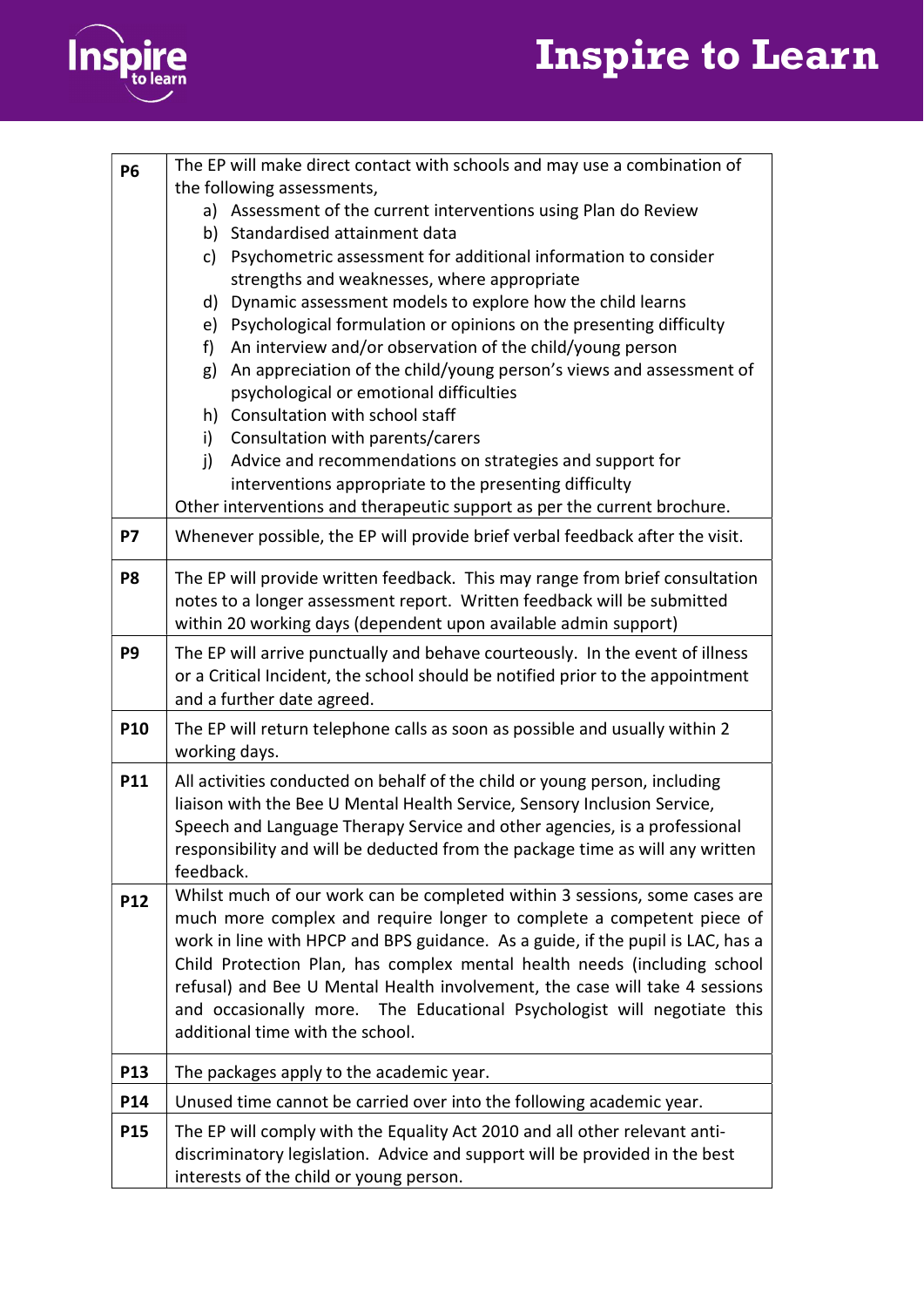

#### What we require from you…

| Ref.           |                                                                                                                                                                                                                                                                                     | <b>Date</b><br>required (if<br>applicable) |
|----------------|-------------------------------------------------------------------------------------------------------------------------------------------------------------------------------------------------------------------------------------------------------------------------------------|--------------------------------------------|
| C <sub>1</sub> | Purchase a package to a realistic level of support, to meet the<br>needs of your institution and inform the team by the deadline<br>to ensure adequate staffing capacity.                                                                                                           |                                            |
| C <sub>2</sub> | Complete the Form 1 with informed parental consent from the<br>person/s with parental responsibility.                                                                                                                                                                               |                                            |
| C <sub>3</sub> | Provide realistic outcomes for involvement.                                                                                                                                                                                                                                         |                                            |
| C <sub>4</sub> | Provide a suitable, quiet, comfortable room for the<br>assessment or interview.                                                                                                                                                                                                     |                                            |
| C <sub>5</sub> | Contact the child or young person's parent or carer to meet<br>with the EP at a specified time.                                                                                                                                                                                     |                                            |
| C6             | Ensure time so that key members of staff are able to meet<br>with the EP and that they have the non-contact time to do so.                                                                                                                                                          |                                            |
| C <sub>7</sub> | Maintain any confidential reports and documents in a secure<br>location.                                                                                                                                                                                                            |                                            |
| C8             | Prepare the child or young person where appropriate for the<br>assessment by telling them what to expect. There are 3<br>leaflets for this purpose on the Inspire to Learn website<br>together with photographs of the team, so that the child or<br>young person is well prepared. |                                            |
| C9             | Provide information about other external agencies involved<br>with the child or young person including provision maps, PEPs<br>and Bee U reports.                                                                                                                                   |                                            |
| C10            | To ensure payment is made to allow work to be completed.                                                                                                                                                                                                                            |                                            |
| C11            | Distribution of report to parent/carer                                                                                                                                                                                                                                              |                                            |

### Days/times during which Services are to be available

| Full service available during term time, with a                                    | Service operating hours |
|------------------------------------------------------------------------------------|-------------------------|
| reduced service available during school holidays.   Monday to Friday 09:00 - 17:00 |                         |
|                                                                                    |                         |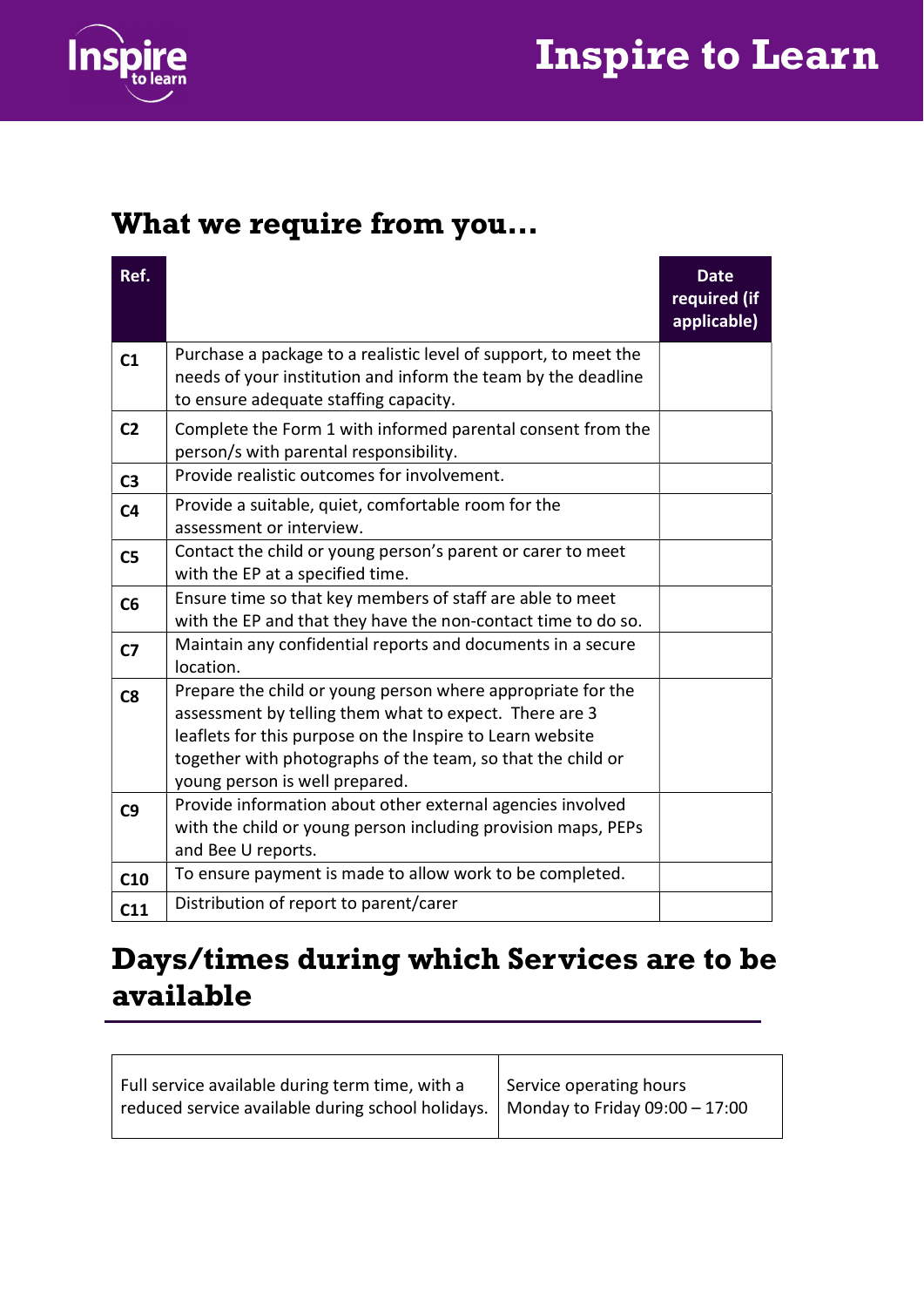



#### Contact information

| For more information |                                                              |  |
|----------------------|--------------------------------------------------------------|--|
| Contact name         | Donna Price                                                  |  |
| Role                 | <b>Business Support Manager</b>                              |  |
| Telephone            | 01743 258 414                                                |  |
| Email                | eps@shropshire.gov.uk                                        |  |
| Website              | www.shropshirelg.net/services/educational-psychology-service |  |

#### Statutory Requirements

Compliance with all the following legislation:

- HCPC statutory requirements
- BPS code of conduct.

West Midlands Quality Standards Plus.

### Charging and enquiries

For details on the various packages available for this service or if you have any queries or issues regarding your service arrangements, please contact Donna Price on 01743 258414 or via email to eps@shropshire.gov.uk.

The following packages are available, based on the purchase of school-based sessions. A session is 3 hours.

| Package       | <b>Sessions</b> | Cost   | <b>Session Rate</b> |
|---------------|-----------------|--------|---------------------|
| Gold          | 18              | £4,860 | £270                |
| Silver        | 12              | £3,360 | £280                |
| <b>Bronze</b> | b               | £1,740 | £290                |
| Copper        |                 | £900   | £300                |

A Copper package (3 sessions) would usually equate to one EP assessment. This consists of individual work with the pupil, consultation with staff, parents and any other outside agencies and a written report.